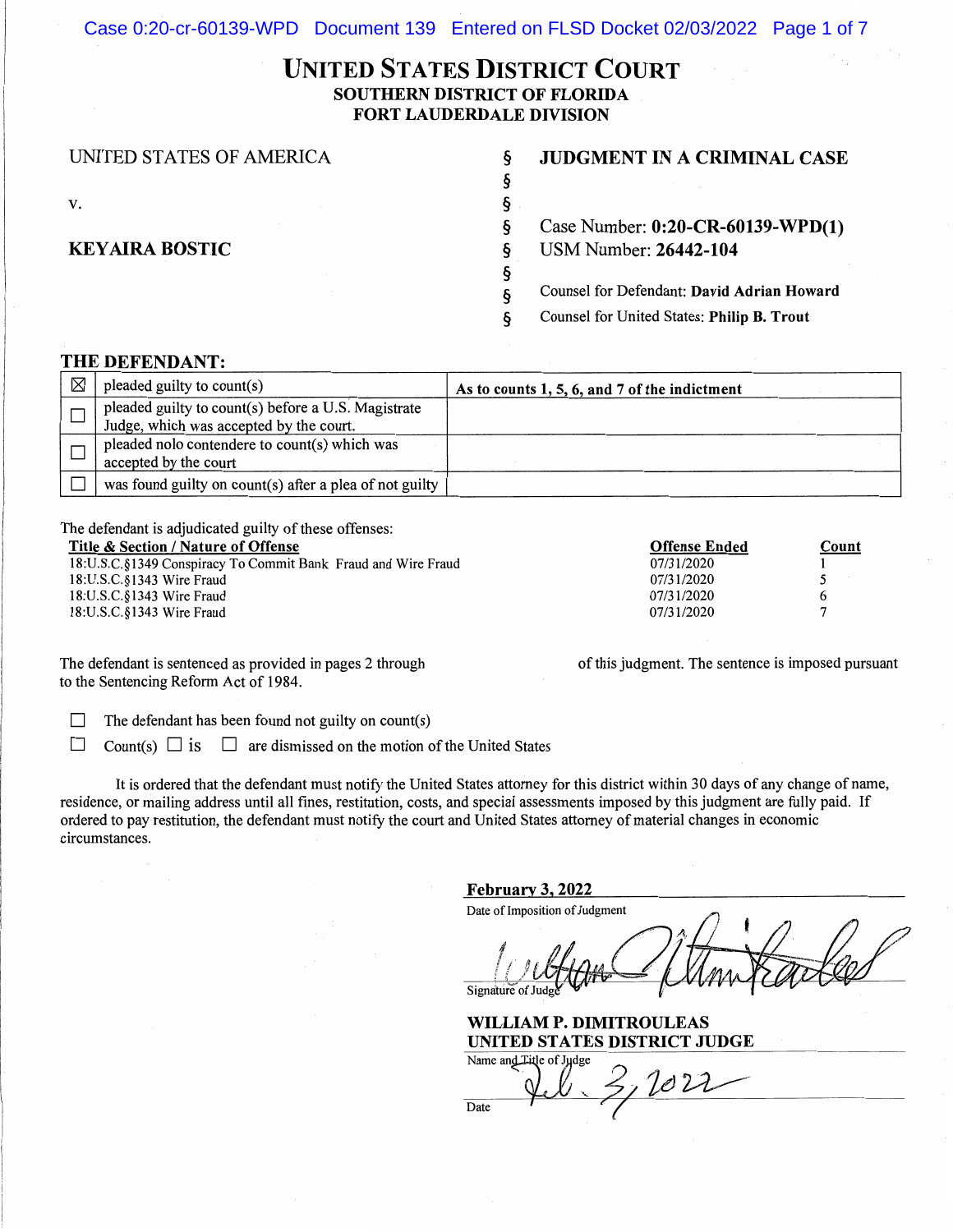Case 0:20-cr-60139-WPD Document 139 Entered on FLSD Docket 02/03/2022 Page 2 of 7

AO 245B (Rev. FLSD 2/20) Judgment in a Criminal Case Judgment -- Page 2 of 7

### DEFENDANT: KEY AIRA BOSTIC CASE NUMBER: 0:20-CR-60139-WPD( 1)

### **IMPRISONMENT**

The defendant is hereby committed to the custody of the United States Bureau of Prisons to be imprisoned for a total term of:

**44 months as to counts 1, 5, 6, and 7 of the indictment. Terms to run concurrent.** 

- $\boxtimes$  The court makes the following recommendations to the Bureau of Prisons: Participation in the RDAP Program. Placement at South Florida facility.
- $\boxtimes$  The defendant is remanded to the custody of the United States Marshal.
- $\Box$  The defendant shall surrender to the United States Marshal for this district:
	-

 $\Box$  at  $\Box$  a.m.  $\Box$  p.m. on

 $\Box$  as notified by the United States Marshal.

 $\Box$  The defendant shall surrender for service of sentence at the institution designated by the Bureau of Prisons:

- $\Box$  before 2 p.m. on
- $\Box$  as notified by the United States Marshal.
- $\Box$  as notified by the Probation or Pretrial Services Office.

# **RETURN**

I have executed this judgment as follows:

Defendant delivered on **the contract of the contract of the contract of the contract of the contract of the contract of the contract of the contract of the contract of the contract of the contract of the contract of the co** 

at a state of the state of the state of the state of the state of this judgment.

UNITED STATES MARSHAL

By DEPUTY UNITED STATES MARSHAL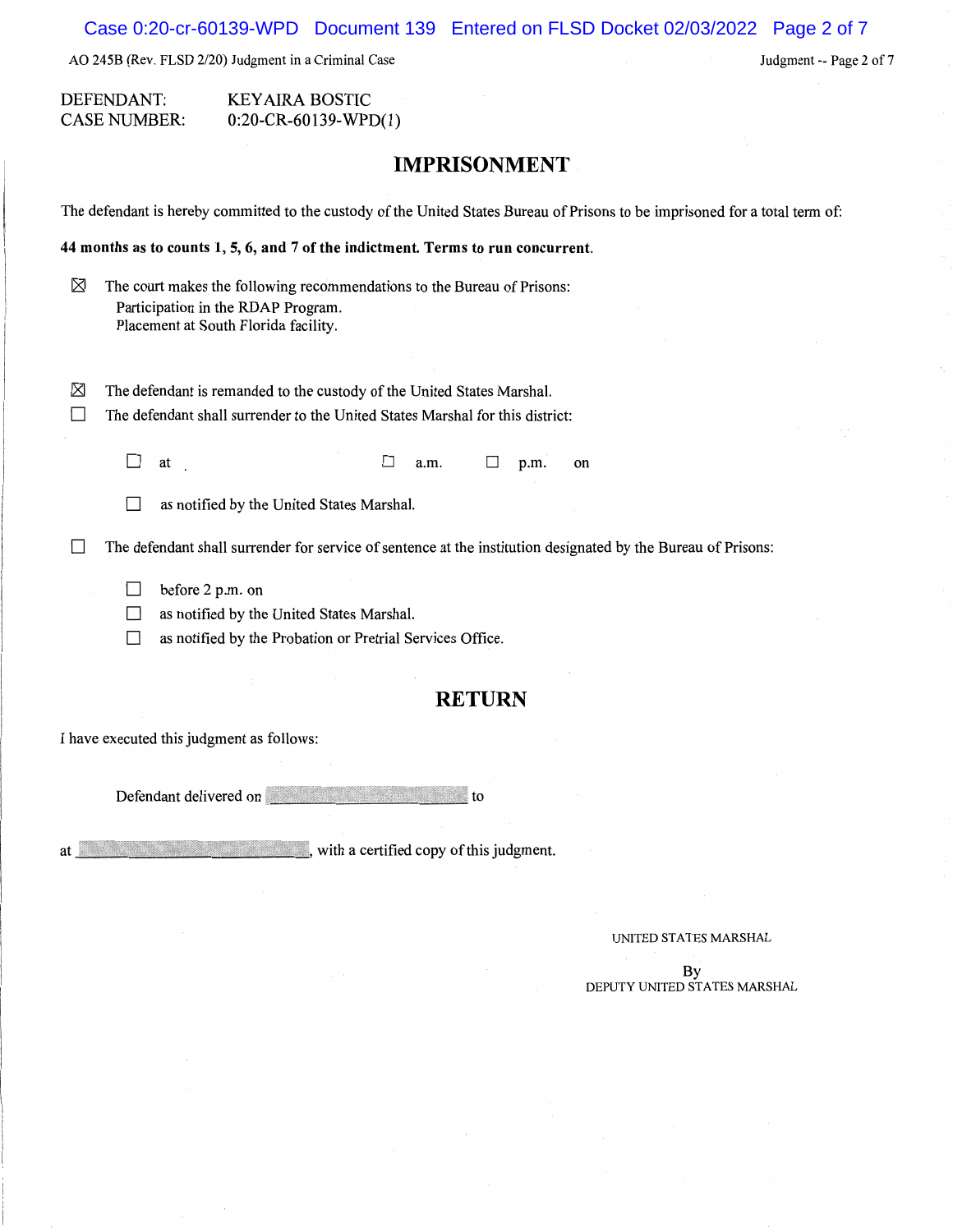AO 245B (Rev. FLSD 2/20) Judgment in a Criminal Case

Judgment -- Page 3 of 7

#### DEFENDANT: CASE NUMBER: KEY AIRA BOSTIC  $0:20$ -CR-60139-WPD(1)

### **SUPERVISED RELEASE**

Upon release from imprisonment, the defendant shall be on supervised release for a term of: **three (3) years as to counts 1, 5, 6, and 7 of the indictment. Terms to run concurrent.** 

### **MANDATORY CONDITIONS**

- 1. You must not commit another federal, state or local crime.
- 2. You must not unlawfully possess a controlled substance.
- 3. You must refrain from any unlawful use of a controlled substance. You must submit to one drug test within 15 days of release from imprisonment and at least two periodic drug tests thereafter, as determined by the court.
	- $\Box$  The above drug testing condition is suspended, based on the court's determination that you pose a low risk of future substance abuse. *(check* if *applicable)*
- 4.  $\Box$  You must make restitution in accordance with 18 U.S.C. §§ 3663 and 3663A or any other statute authorizing a sentence of restitution. *(check* if *applicable)*
- 5.  $\boxtimes$  You must cooperate in the collection of DNA as directed by the probation officer. *(check if applicable)*
- 6.  $\Box$  You must comply with the requirements of the Sex Offender Registration and Notification Act (34 U.S.C. § 20901, et seq.) as directed by the probation officer, the Bureau of Prisons, or any state sex offender registration agency in which you reside, work, are a student, or were convicted of a qualifying offense. ( *check* if *applicable)*
- 7. D You must participate in an approved program for domestic violence. ( *check* if *applicable)*

You must comply with the standard conditions that have been adopted by this court as well as with any additional conditions on the attached page.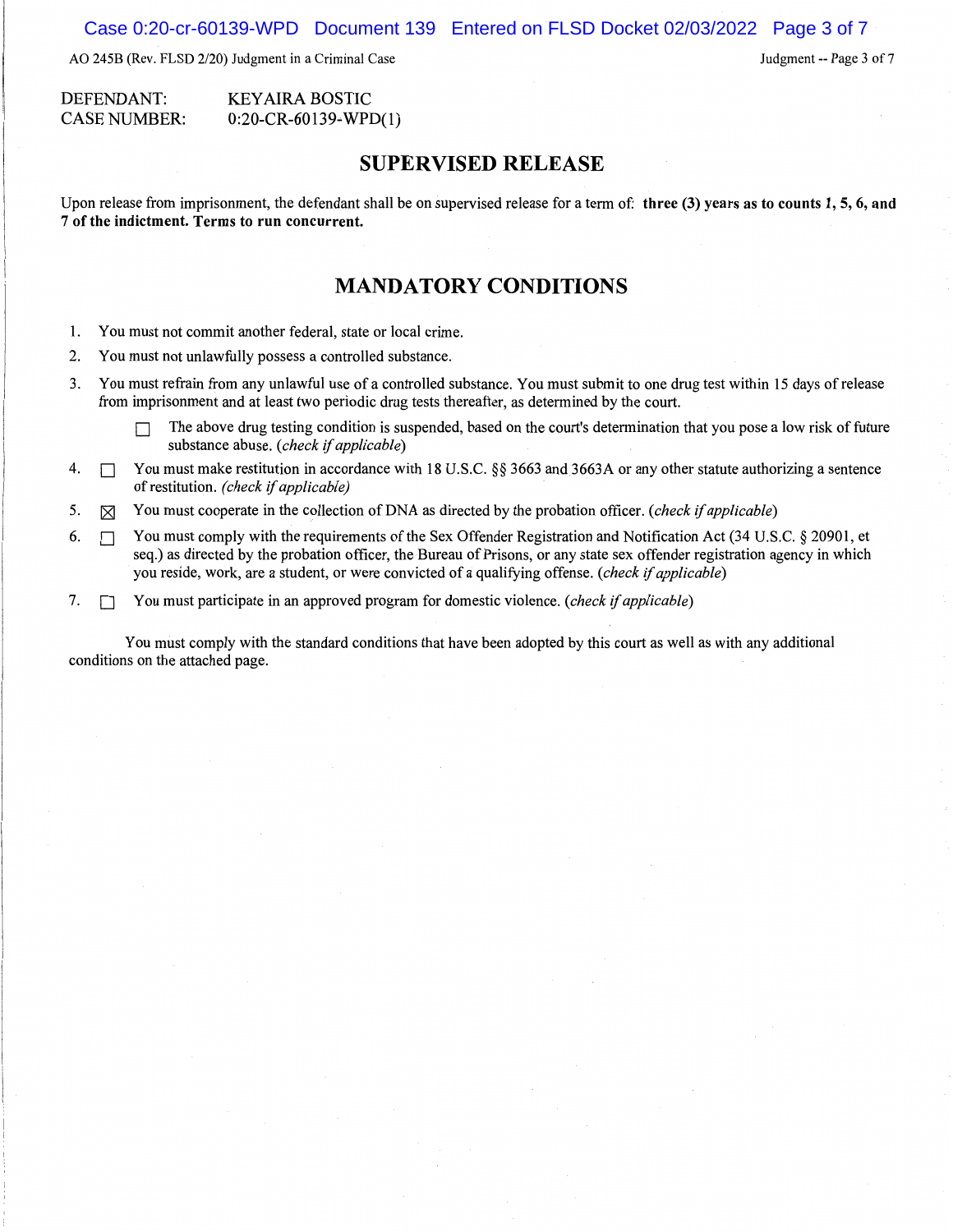AO 2458 (Rev. FLSD 2/20) Judgment in a Criminal Case

### Judgment -- Page 4 of 7

### DEFENDANT: CASE NUMBER: KEY AIRA BOSTIC 0:20-CR-60139-WPD(l)

# **STANDARD CONDITIONS OF SUPERVISION**

As part of your supervised release, you must comply with the following standard conditions of supervision. These conditions are imposed because they establish the basic expectations for your behavior while on supervision and identify the minimum tools needed by probation officers to keep informed, report to the court about, and bring about improvements in your conduct and condition.

1. You must report to the probation office in the federal judicial district where you are authorized to reside within 72 hours of your release from imprisonment, unless the probation officer instructs you to report to a different probation office or within a different time frame.

2. After initially reporting to the probation office, you will receive instructions from the court or the probation officer about how and when you must report to the probation officer, and you must report to the probation officer as instructed.

3. You must not knowingly leave the federal judicial district where you are authorized to reside without first getting permission from the court or the probation officer.

4. You must answer truthfully the questions asked by your probation officer.

5. You must live at a place approved by the probation officer. If you plan to change where you live or anything about your living arrangements (such as the people you live with), you must notify the probation officer at least 10 days before the change. If notifying the probation officer in advance is not possible due to unanticipated circumstances, you must notify the probation officer within 72 hours of becoming aware of a change or expected change.

6. You must allow the probation officer to visit you at any time at your home or elsewhere, and you must permit the probation officer to take any items prohibited by the conditions of your supervision that he or she observes in plain view.

7. You must work full time (at least 30 hours per week) at a lawful type of employment, unless the probation officer excuses you from doing so. If you do not have full-time employment you must try to find full-time employment, unless the probation officer excuses you from doing so. If you plan to change where you work or anything about your work (such as your position or your job responsibilities), you must notify the probation officer at least 10 days before the change. If notifying the probation officer at least 10 days in advance is not possible due to unanticipated circumstances, you must notify the probation officer within 72 hours of becoming aware of a change or expected change.

8. You must not communicate or interact with someone you know is engaged in criminal activity. If you know someone has been convicted of a felony, you must not knowingly communicate or interact with that person without first getting the permission of the probation officer.

9. If you are arrested or questioned by a law enforcement officer, you must notify the probation officer within 72 hours.

10. You must not own, possess, or have access to a firearm, ammunition, destructive device, or dangerous weapon (i.e., anything that was designed, or was modified for, the specific purpose of causing bodily injury or death to another person such as nunchakus or tasers).

11. You must not act or make any agreement with a law enforcement agency to act as a confidential human source or informant without first getting the permission of the court.

12. If the probation officer determines that you pose a risk to another person (including an organization), the probation officer may require you to notify the person about the risk and you must comply with that instruction. The probation officer may contact the person and confirm that you have notified the person about the risk.

13. You must follow the instructions of the probation officer related to the conditions of supervision.

## **U.S. Probation Office Use Only**

A U.S. probation officer has instructed me on the conditions specified by the court and has provided me with a written copy of this judgment containing these conditions. I understand additional information regarding these conditions is available at www.flsp.uscourts.gov.

Defendant's Signature Date Date Date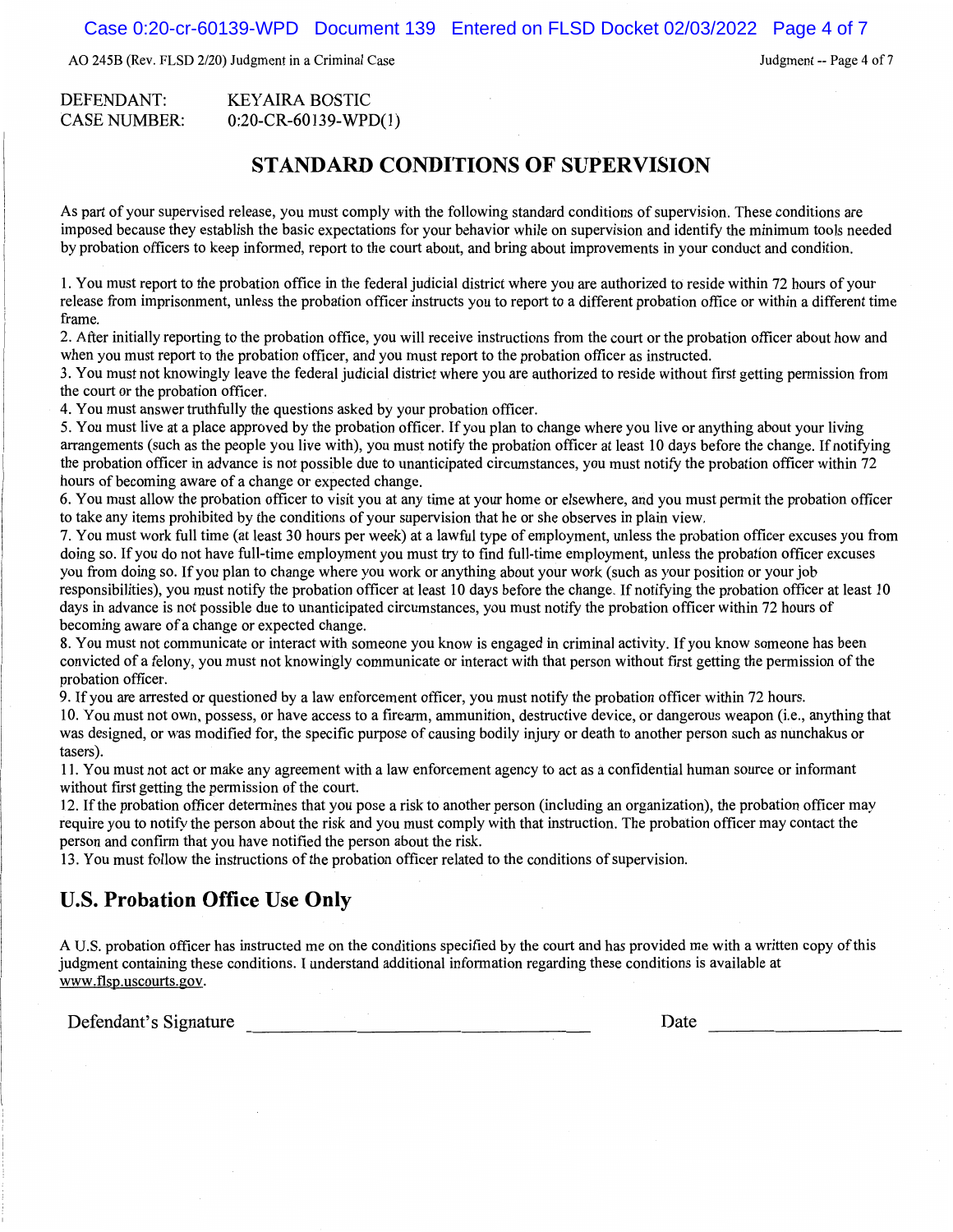Judgment -- Page *5* of 7

AO 245B (Rev. FLSD 2/20) Judgment in a Criminal Case

DEFENDANT: CASE NUMBER: KEY AIRA BOSTIC 0:20-CR-60139-WPD( 1)

# **SPECIAL CONDITIONS OF SUPERVISION**

**Financial Disclosure Requirement:** The defendant shall provide complete access to financial information, including disclosure of all business and personal finances, to the U.S. Probation Officer.

**Mental Health Treatment:** The defendant shall participate in an approved inpatient/outpatient mental health treatment program. The defendant will contribute to the costs of services rendered ( co-payment) based on ability to pay or availability of third party payment.

**No New Debt Restriction:** The defendant shall not apply for, solicit or incur any further debt, included but not limited to loans, lines of credit or credit card charges, either as a principal or cosigner, as an individual or through any corporate entity, without first obtaining permission from the United States Probation Officer.

**Permissible Search:** The defendant shall submit to a search of his/her person or property conducted in a reasonable manner and at a reasonable time by the U.S. Probation Officer.

**Self-Employment Restriction:** The defendant shall obtain prior written approval from the Court before entering into any self-employment.

**Substance Abuse Treatment:** The defendant shall participate in an approved treatment program for drug and/or alcohol abuse and abide by all supplemental conditions of treatment. Participation may include inpatient/outpatient treatment. The defendant will contribute to the costs of services rendered (co-payment) based on ability to pay or availability of third party payment.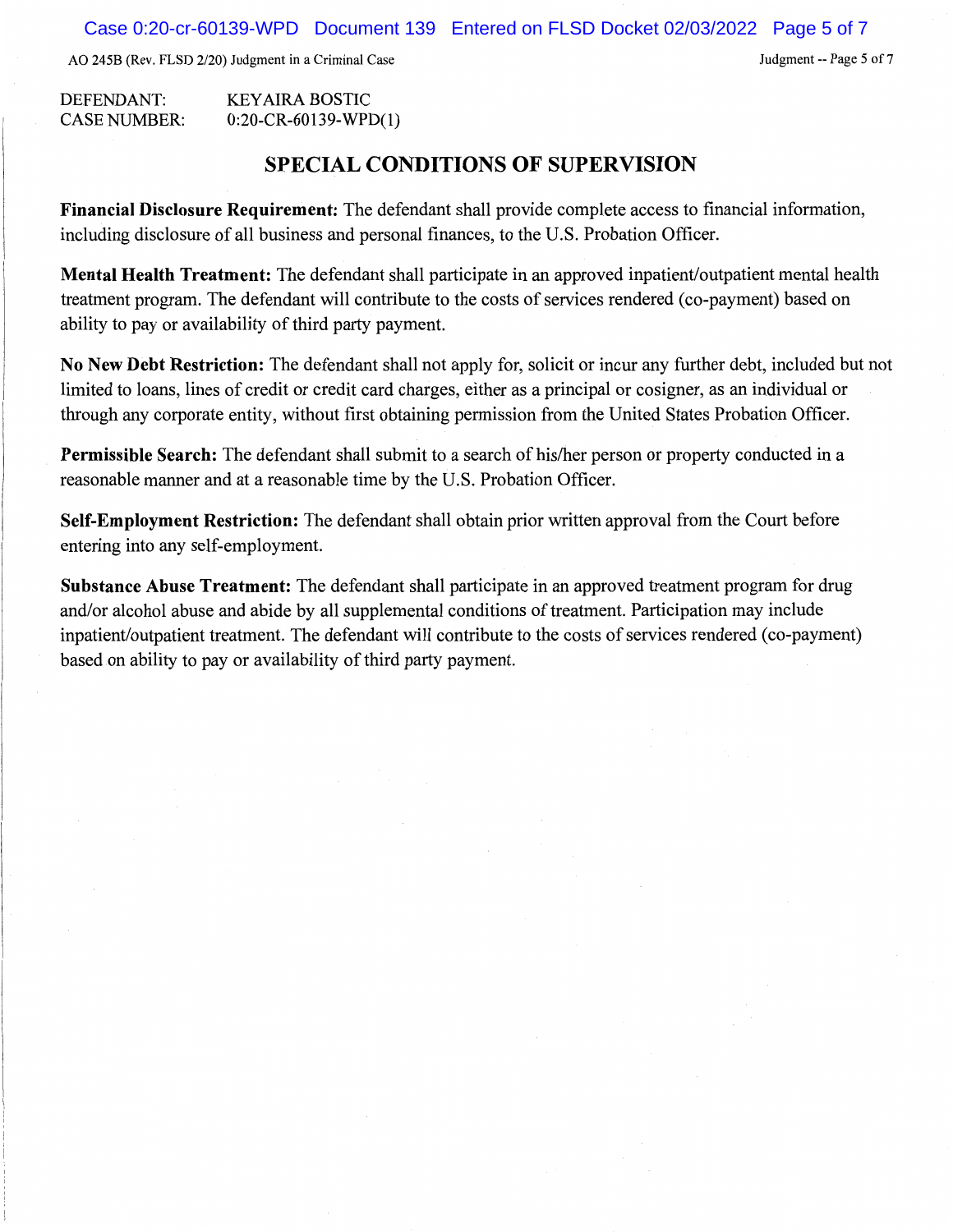AO 245B (Rev. FLSD 2/20) Judgment in a Criminal Case

Judgment -- Page 6 of 7

| DEFENDANT:   | KEYAIRA BOSTIC          |
|--------------|-------------------------|
| CASE NUMBER: | $0:20$ -CR-60139-WPD(1) |

## **CRIMINAL MONETARY PENALTIES**

| The defendant must pay the total criminal monetary penalties under the schedule of payments page. |                                                                                                                                                                                                                                                                                                                                                                                      |  |                                                                                                                                                                                                                                                                     |                    |  |       |                         |             |                                                                                                                                                                                                                                                                                                                                                                                                                                                                                                                                                                                                                                                                                                |
|---------------------------------------------------------------------------------------------------|--------------------------------------------------------------------------------------------------------------------------------------------------------------------------------------------------------------------------------------------------------------------------------------------------------------------------------------------------------------------------------------|--|---------------------------------------------------------------------------------------------------------------------------------------------------------------------------------------------------------------------------------------------------------------------|--------------------|--|-------|-------------------------|-------------|------------------------------------------------------------------------------------------------------------------------------------------------------------------------------------------------------------------------------------------------------------------------------------------------------------------------------------------------------------------------------------------------------------------------------------------------------------------------------------------------------------------------------------------------------------------------------------------------------------------------------------------------------------------------------------------------|
|                                                                                                   |                                                                                                                                                                                                                                                                                                                                                                                      |  | Assessment                                                                                                                                                                                                                                                          | <b>Restitution</b> |  | Fine  | <b>AVAA Assessment*</b> |             | <b>JVTA Assessment**</b>                                                                                                                                                                                                                                                                                                                                                                                                                                                                                                                                                                                                                                                                       |
| <b>TOTALS</b>                                                                                     |                                                                                                                                                                                                                                                                                                                                                                                      |  | \$400.00                                                                                                                                                                                                                                                            | \$1,358,677.76     |  | \$.00 |                         |             |                                                                                                                                                                                                                                                                                                                                                                                                                                                                                                                                                                                                                                                                                                |
| □                                                                                                 | An Amended Judgment in a Criminal Case (AO245C) will be entered<br>The determination of restitution is deferred until<br>after such determination.<br>The defendant must make restitution (including community restitution) to the following payees in the amount listed below.                                                                                                      |  |                                                                                                                                                                                                                                                                     |                    |  |       |                         |             |                                                                                                                                                                                                                                                                                                                                                                                                                                                                                                                                                                                                                                                                                                |
|                                                                                                   |                                                                                                                                                                                                                                                                                                                                                                                      |  | § 3664(i), all nonfederal victims must be paid before the United States is paid.                                                                                                                                                                                    |                    |  |       |                         |             | If the defendant makes a partial payment, each payee shall receive an approximately proportioned payment. However, pursuant to 18 U.S.C.                                                                                                                                                                                                                                                                                                                                                                                                                                                                                                                                                       |
|                                                                                                   | Restitution amount ordered pursuant to plea agreement \$                                                                                                                                                                                                                                                                                                                             |  |                                                                                                                                                                                                                                                                     |                    |  |       |                         |             |                                                                                                                                                                                                                                                                                                                                                                                                                                                                                                                                                                                                                                                                                                |
| П                                                                                                 | The defendant must pay interest on restitution and a fine of more than \$2,500, unless the restitution or fine is paid in full before<br>the fifteenth day after the date of the judgment, pursuant to 18 U.S.C. § 3612(f). All of the payment options on the schedule of<br>payments page may be subject to penalties for delinquency and default, pursuant to 18 U.S.C. § 3612(g). |  |                                                                                                                                                                                                                                                                     |                    |  |       |                         |             |                                                                                                                                                                                                                                                                                                                                                                                                                                                                                                                                                                                                                                                                                                |
| $\Box$                                                                                            | The court determined that the defendant does not have the ability to pay interest and it is ordered that:                                                                                                                                                                                                                                                                            |  |                                                                                                                                                                                                                                                                     |                    |  |       |                         |             |                                                                                                                                                                                                                                                                                                                                                                                                                                                                                                                                                                                                                                                                                                |
|                                                                                                   | X                                                                                                                                                                                                                                                                                                                                                                                    |  | the interest requirement is waived for the                                                                                                                                                                                                                          |                    |  | fine  | ⊠                       | restitution |                                                                                                                                                                                                                                                                                                                                                                                                                                                                                                                                                                                                                                                                                                |
|                                                                                                   |                                                                                                                                                                                                                                                                                                                                                                                      |  | the interest requirement for the                                                                                                                                                                                                                                    |                    |  | fine  |                         |             | restitution is modified as follows:                                                                                                                                                                                                                                                                                                                                                                                                                                                                                                                                                                                                                                                            |
|                                                                                                   |                                                                                                                                                                                                                                                                                                                                                                                      |  | the period of incarceration, payment shall be made as follows: (1) if the defendant earns wages in a Federal Prison Industries<br>10% of monthly gross earnings, until such time as the court may alter that payment schedule in the interests of justice. The U.S. |                    |  |       |                         |             | Restitution with Imprisonment - It is further ordered that the defendant shall pay restitution in the amount of \$1,358,677.76. During<br>(UNICOR) job, then the defendant must pay 50% of wages earned toward the financial obligations imposed by this Judgment in a<br>Criminal Case; (2) if the defendant does not work in a UNICOR job, then the defendant must pay a minimum of \$25.00 per quarter<br>toward the financial obligations imposed in this order. Upon release of incarceration, the defendant shall pay restitution at the rate of<br>Bureau of Prisons, U.S. Probation Office and U.S. Attorney's Office shall monitor the payment of restitution and report to the court |

\* Amy, Vicky, and Andy Child Pornography Victim Assistance Act of 2018, 18 U.S.C. §2259.

\*\* Justice for Victims of Trafficking Act of 2015, 18 U.S.C. §3014.

income of the defendant to satisfy the restitution obligations.

\*\*\* Findings for the total amount of losses are required under Chapters 109A, 110, 110A, and 113A of Title 18 for offenses committed on or after September 13, 1994, but before April 23, 1996.

any material change in the defendant's ability to pay. These payments do not preclude the government from using other assets or